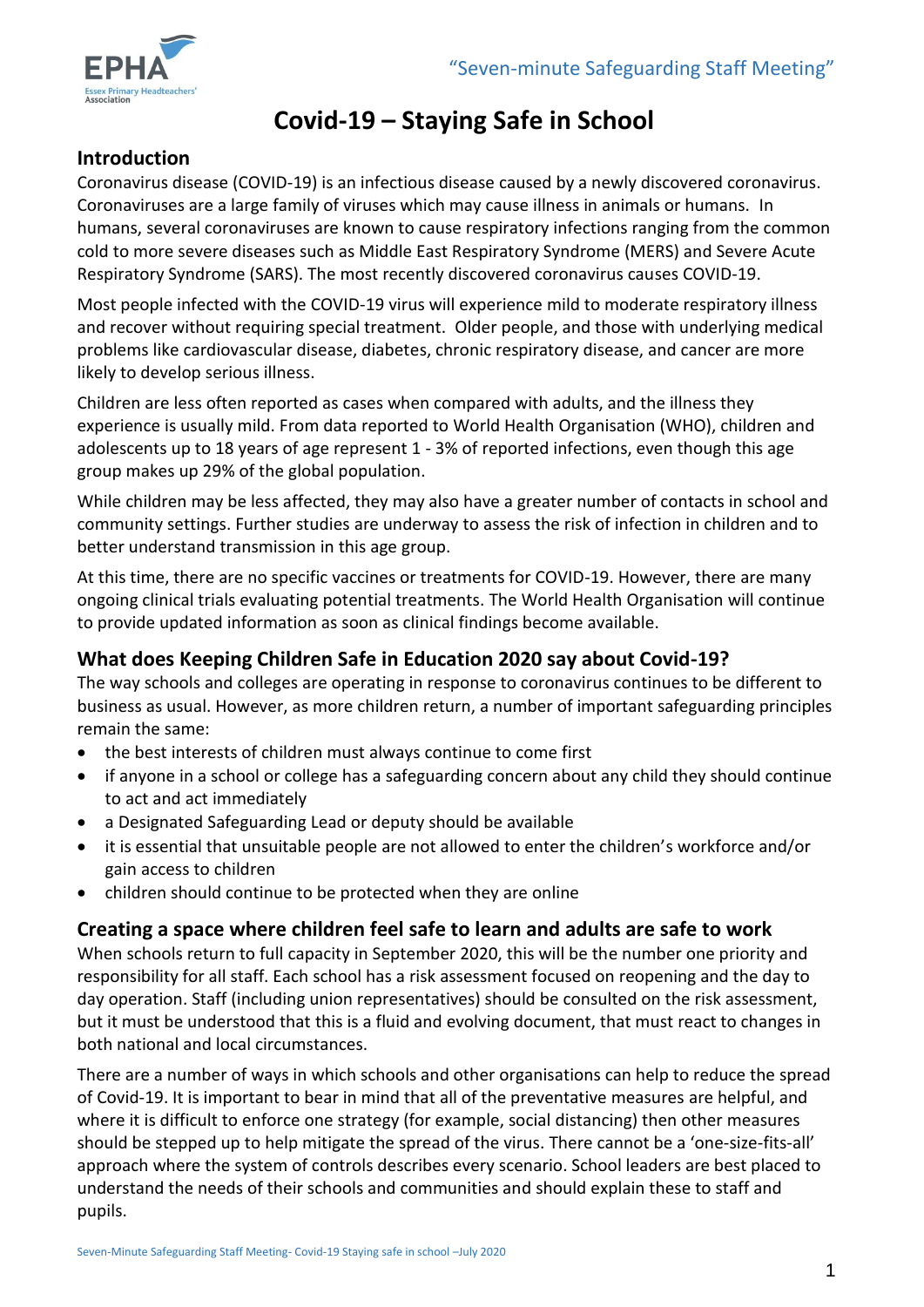

#### **Control measures**

When implemented, the control measures create an inherently safer system, where the risk of transmission of infection is substantially reduced.

This is the set of actions schools **must** take. They are grouped into 'prevention' and 'response to any infection' and are outlined in more detail in the DFE guidance

#### **Prevention:**

1) **minimise contact with individuals who are unwell by ensuring that those who have coronavirus (COVID-19) symptoms, or who have someone in their household who does, do not attend school**

- 2) clean hands thoroughly, more often than usual
- 3) ensure good respiratory hygiene by promoting the 'catch it, bin it, kill it' approach
- 4) introduce enhanced cleaning, including cleaning frequently touched surfaces often, using standard products such as detergents and bleach
- 5) minimise contact between individuals and maintain social distancing wherever possible
- 6) where necessary, wear appropriate personal protective equipment (PPE).

Numbers 1 to 4 must be in place in all schools, all the time.

Number 5 must be properly considered and schools must put in place measures that suit their particular circumstances.

Number 6 applies in specific circumstances.

#### **Response to any infection**

- 7) engage with the NHS Test and Trace process
- 8) manage confirmed cases of coronavirus (COVID-19) amongst the school community
- 9) contain any outbreak by following local health protection team advice

Numbers 7 to 9 must be followed in every case where they are relevant.

#### **Test and Trace**

The [Test and Trace service](https://www.nhs.uk/conditions/coronavirus-covid-19/testing-and-tracing/) will help to manage the risk of the virus re-emerging as restrictions on everyday life are eased. Leaders will play their part by making schools COVID-secure and encourage staff to follow any notifications to self-isolate.

#### **Social distancing**

Ideally adults should maintain 2 metres distance from each other and pupils. In particular, they should avoid close face to face contact and minimise time spent within 1 metre of anyone.

It will not be possible when working with many pupils who have complex needs or who need close contact care to maintain social distancing. These pupils' educational and care support should be provided as normal with protective measures.

For younger children who cannot distance, then keeping the bubble to a class size is recommended. The adults teaching Reception and Early Years children do not need to socially distance from the children; safe distancing is advised.

Whilst the guidance recommends that children should be seated at forward facing desks, sat side by side, with distancing, exceptions exist to allow a different approach for Early Years and Reception.

Schools should avoid large gatherings such as assemblies or collective worship with more than one group. When timetabling, groups should be kept apart and movement around the school site kept to a minimum. While passing briefly in the corridor or playground is low risk, schools should avoid creating busy corridors, entrances and exits. Schools should also consider staggered break times and lunch times (and time for cleaning surfaces in the dining hall between groups).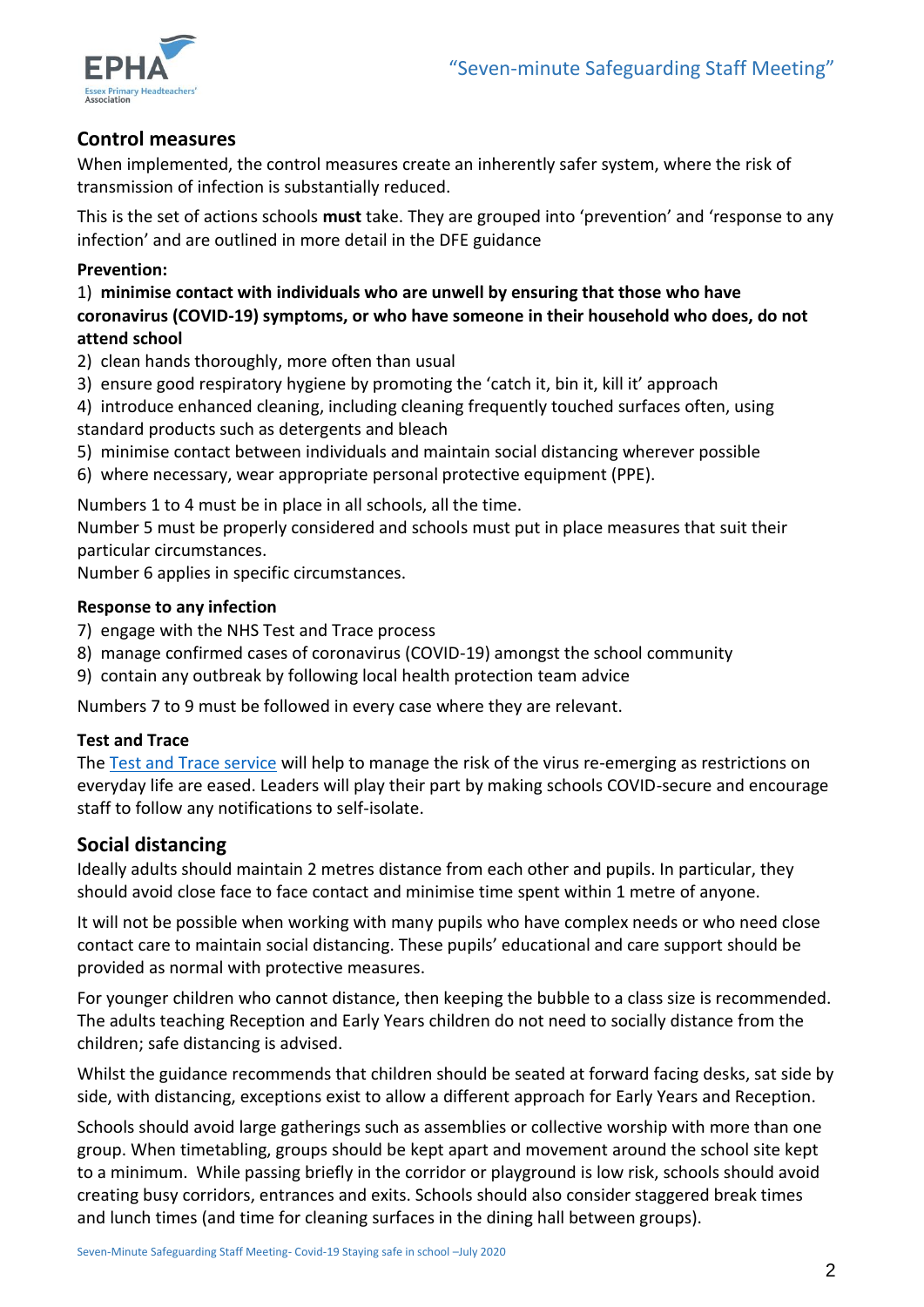

### **Groups or bubbles**

From September, a "bubble" can be increased to up to a full class or year group size, though the smaller the group, the lower the risk of cross-infection.

Schools **must** do everything possible to minimise contacts and mixing while delivering a broad and balanced curriculum.

The principles for bubbles/groups are:

- ꟷ grouping the same children together
- avoiding contact between groups
- $-$  arranging classrooms with forward facing desks
- $-$  staff maintaining distance from pupils and other staff as much as possible, and particularly face to face contact
- ꟷ minimizing contacts and mixing between people reduces transmission of coronavirus (COVID-19). This is important in all contexts, and schools **must** consider how to implement this.

Maintaining distinct bubbles/groups which do not mix will make it easier to isolate/lockdown in the event of a positive case.

### **Hygiene and cleaning**

Like the common cold, coronavirus infection usually occurs through close contact with a person with Covid-19 via cough and sneezes or hand contact. The virus spreads by respiratory droplets released when someone with the virus coughs, sneezes or talks. These droplets can be inhaled or land in the mouth or nose of a person nearby. It can also spread if a person touches a surface with the virus on it and then touches his or her mouth, nose or eyes, although this isn't considered to be a main way it spreads.

Hand and respiratory hygiene are essential:

- wash your hands with soap and water often do this for at least 20 seconds
- use hand sanitiser gel if soap and water are not available
- wash your hands as soon as you get home
- cover your mouth and nose with a tissue or your sleeve (not your hands) when you cough or sneeze
- put used tissues in the bin immediately and wash your hands afterwards

In general, clean surfaces that children and adults are touching, such as toys, books, desks, chairs, doors, sinks, toilets, light switches, bannisters, more regularly than normal.

#### **Resources and equipment**

Equipment and resources are integral to education in schools. During the summer term, their use was minimised, many were moved out of classrooms, and there was significant extra cleaning. That position has now changed for the autumn term (DfE guidance), because prevalence of coronavirus (COVID-19) has decreased and because they are so important for the delivery of education. For individual and very frequently used equipment, such as pencils and pens, it is recommended that staff and pupils have their own items that are not shared. Classroom based resources, such as books and games, can be used and shared within the bubble; these should be cleaned regularly, along with all frequently touched surfaces. Resources that are shared between classes or bubbles, such as sports, art and science equipment should be cleaned frequently and meticulously and always between bubbles, or rotated to allow them to be left unused and out of reach for a period of 48 hours (72 hours for plastics) between use by different bubbles.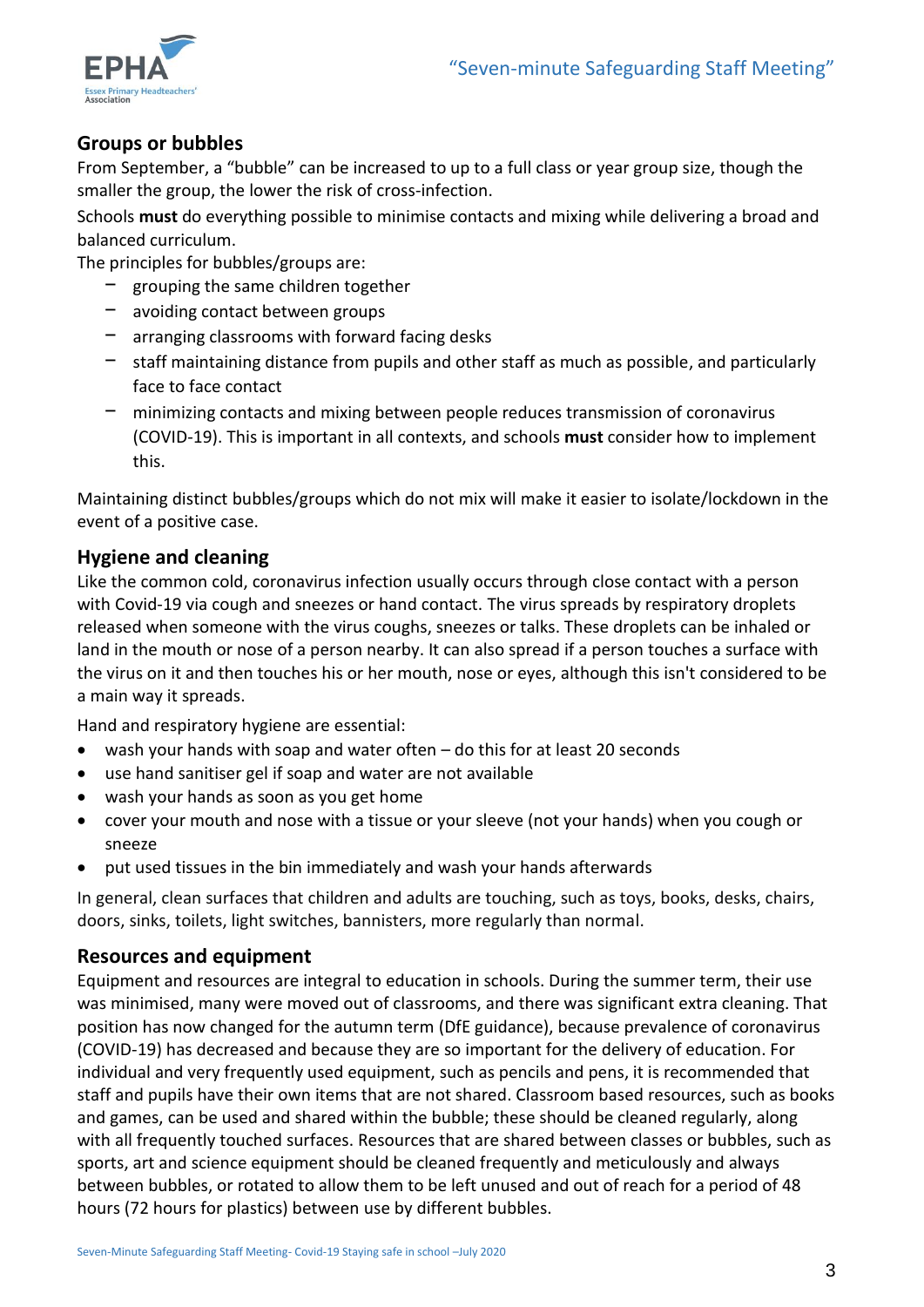

Outdoor playground equipment should be more frequently cleaned. This would also apply to resources used inside and outside by wraparound care providers.

It is still recommended that pupils limit the amount of equipment they bring into school each day, to essentials such as lunch boxes, hats, coats, books, stationery and mobile phones. Bags are allowed.

Pupils and teachers can take books and other shared resources home, although unnecessary sharing should be avoided, especially where this does not contribute to pupil education and development. Similar rules on hand cleaning, cleaning of the resources and rotation should apply to these resources.

Avoid using colleagues' phones or other work tools and equipment. If it is necessary, always clean the equipment before and afterwards.

### **Physical activity in schools**

Schools have the flexibility to decide how physical education, sport and physical activity will be provided whilst following the measures in their system of controls. Pupils should be kept in consistent groups, sports equipment thoroughly cleaned between each use by different individual groups, and contact sports avoided.

Outdoor sports should be prioritised where possible, and large indoor spaces used where it is not, maximising distancing between pupils and paying scrupulous attention to cleaning and hygiene. This is particularly important in a sports setting because of the way in which people breathe during exercise.

#### **Music**

Schools should note that there may be an additional risk of infection in environments where you or others are singing, chanting, playing wind or brass instruments or shouting. This applies even if individuals are at a distance. Schools should consider how to reduce the risk, particularly when pupils are playing instruments or singing in small groups such as in music lessons by, for example, physical distancing and playing outside wherever possible, limiting group sizes to no more than 15, positioning pupils back-to-back or side-to-side, avoiding sharing of instruments, and ensuring good ventilation. Singing, wind and brass playing should not take place in larger groups such as school choirs and ensembles, or school assemblies.

### **Transport**

Pupils who travel to schools on dedicated school services do not mix with the general public on those journeys and tend to be consistent. This means that the advice for passengers on public transport to adopt a social distance of two metres from people outside their household or support bubble, or a 'one metre plus' approach where this is not possible, will not apply from the autumn term on dedicated transport.

It is important to consider or check:

- how pupils could be grouped together on transport, where possible this should reflect the bubbles that are adopted within school eg year groups/classes sitting together in a dedicated area of the bus
- use of hand sanitizer upon boarding and/or disembarking
- additional cleaning of vehicles will be carried out by the provider
- organised and supervised queuing and boarding, where possible
- distancing within vehicles when parked, wherever possible

Schools should have regular conversations with transport providers to ensure that safe practices are being monitored and observed.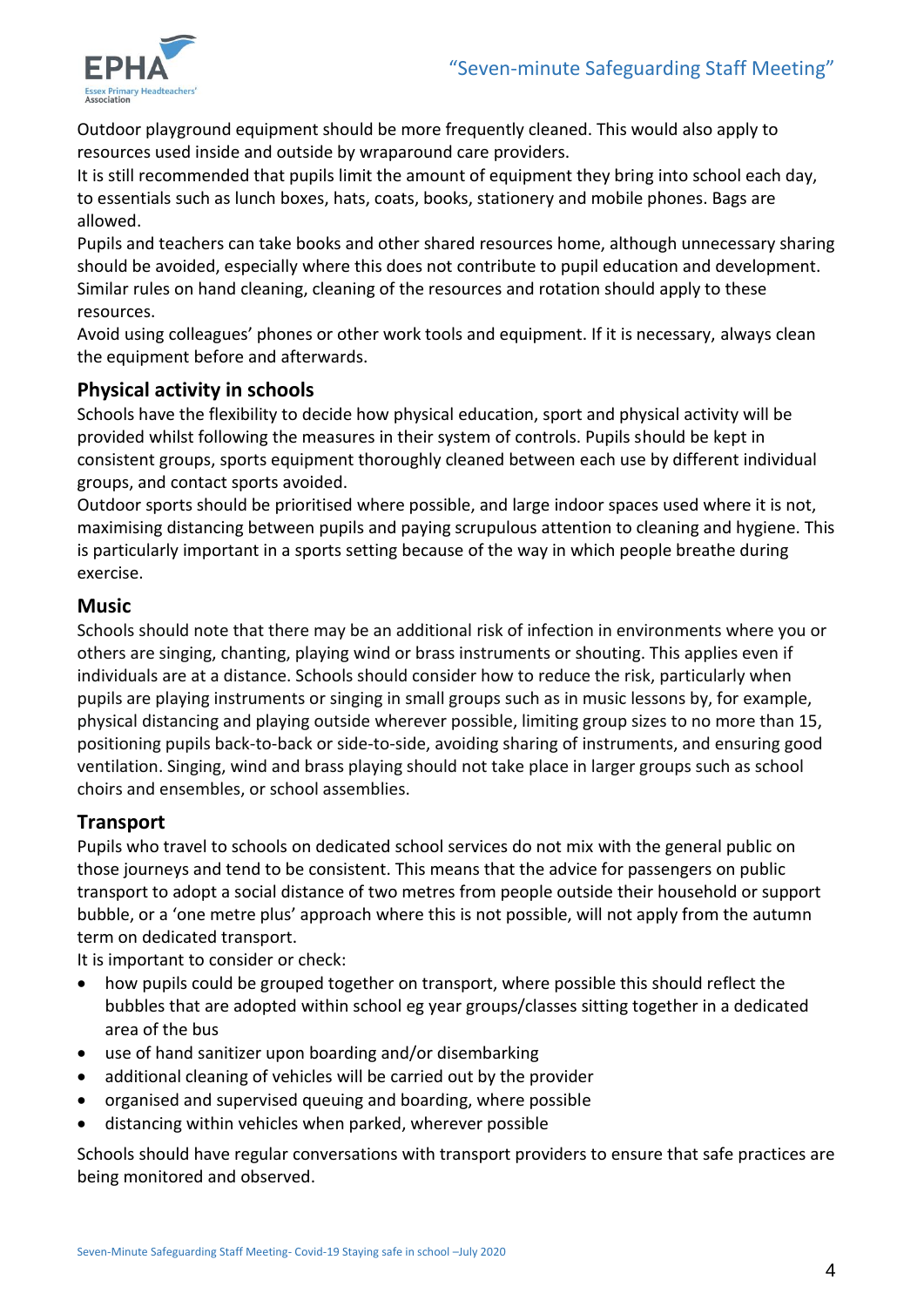

### **Staff meetings**

Schools should take a pragmatic view, bearing in mind the general advice that interactions between adults in school (between bubbles) should be kept to a minimum.

Where meetings are necessary, these should be in smallest possible groups, ensuring social distancing of 2 metres is maintained between adults and the duration of any such gatherings should be as short as possible. Many schools will continue to hold online staff meetings.

### **What to do if there is a suspected or confirmed case – updated guidance from DfE Suspected case**

If a pupil or adult is ill and they display [symptoms](https://www.nhs.uk/conditions/coronavirus-covid-19/) similar to Covid-19

#### **Schools must:**

- wear PPE when dealing with the pupil/staff
- isolate the pupil/staff a dedicated space that you have identified in your risk assessment
- contact home for staff/ pupil to be collected. Staff and pupils must not come into the school if they have symptoms, and must be sent home to self-isolate if they develop them in school
- school leaders contacts the local [Health Protection team](https://www.gov.uk/health-protection-team) who carry out a rapid risk assessment
- provide a list of those who have been in close contact with the individual pupils in bubble and staff who have been in contact with the bubble
- the Health Protection team will guide and advise the school of the next steps to take

By the autumn term, all schools will be provided with a small number of home testing kits that they can give directly to parents/carers collecting a child who has developed symptoms at school, or staff who have developed symptoms at school. Advice will be provided alongside these kits.

#### **Test returns as negative: If an individual pupil/member of staff**

- inform the school immediately
- if the test is negative and if pupil/staff member feels well and no longer have symptoms similar to coronavirus (COVID-19) then they can stop self-isolating.
- they could still have another virus, such as a cold or flu in which case it is still best to avoid contact with other people until they are better.
- other members of their household can stop self-isolating
- schools should not request evidence of negative test results or other medical evidence before admitting children or welcoming them back after a period of self-isolation

#### **Test returns as positive – If an individual pupil/member of staff**

- inform their school immediately
- individual must isolate for at least 7 days from the onset of their symptoms

They can return to school only if they do not have symptoms other than cough or loss of sense of smell/taste. These symptoms can last for several weeks after the infection has gone

The 7-day period starts from the day when they first became ill. If they still have a high temperature, they should keep self-isolating until their temperature returns to normal.

Their household should self-isolate for the full 14 days from when the symptomatic person first had symptoms, following 'stay at home: guidance for households with possible or confirmed [coronavirus \(COVID-](https://www.gov.uk/government/publications/covid-19-stay-at-home-guidance)19) infection'